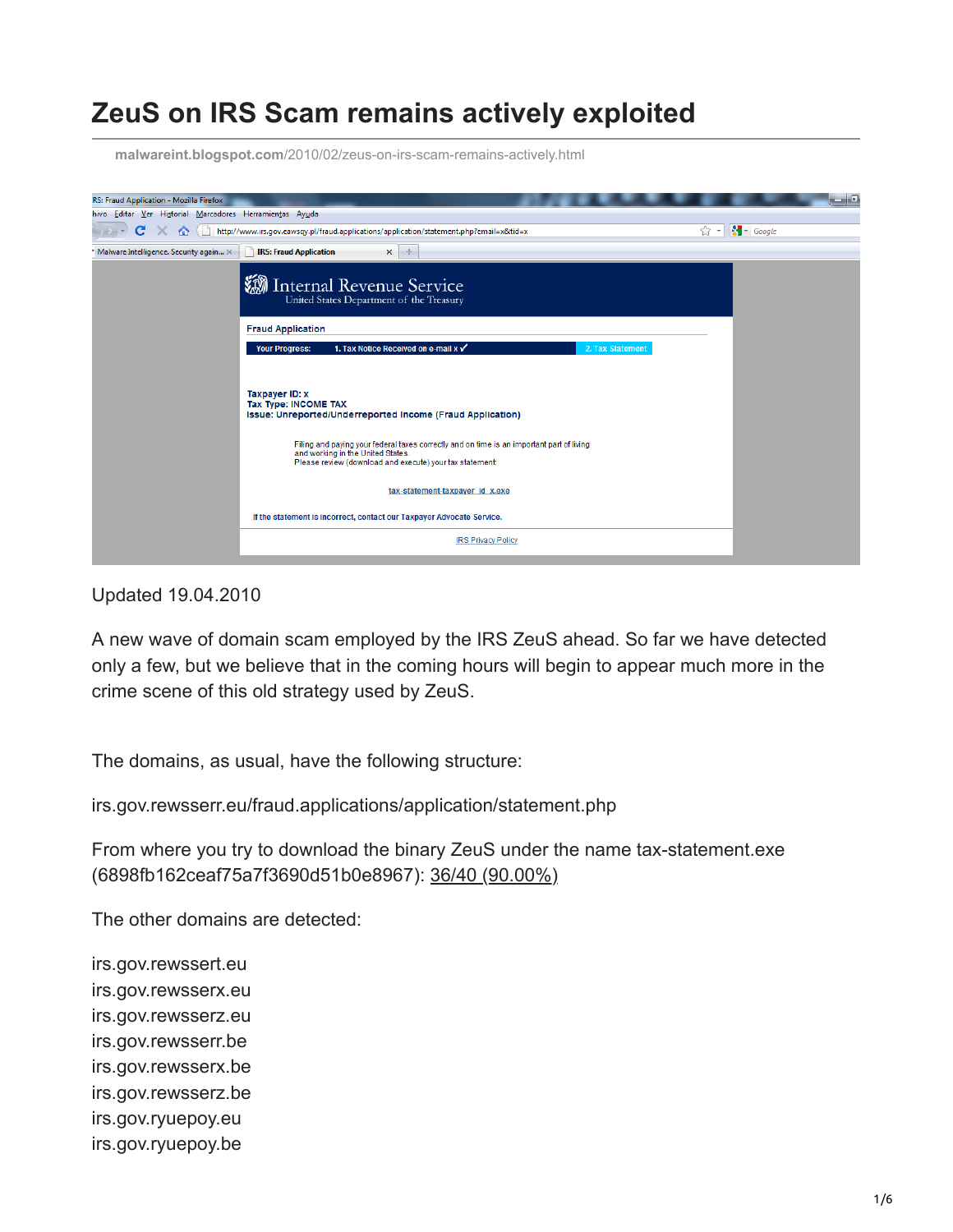irs.gov.ryuepou.eu irs.gov.ryuepou.be irs.gov.ryuepoo.eu irs.gov.ryuepoo.be irs.gov.ryuepoi.eu irs.gov.ryuepoi.be irs.gov.rtadesrw.eu irs.gov.pexxaz.vg

[List of domains used](http://malwareint.com/docs/logs/zeus-irs-domains.txt)

Updated 31.03.2010

ZeuS campaign on the spread of Scam alluding to the IRS, among others, is still very active. New domains are In-the-wild trojan spreading a variant of ZeuS.



irs.gov.eawsqa.pl/fraud.applications/application/statement.php irs.gov.eawsqy.pl/fraud.applications/application/statement.php irs.gov.eawsqu.pl/fraud.applications/application/statement.php

irs.gov.ewsqas.be irs.gov.ewsqaz.be irs.gov.ewsqaq.be irs.gov.awsqaa.be irs.gov.eawsqa.be irs.gov.rewdpv.be irs.gov.rewdpw.be irs.gov.rewdpc.be irs.gov.rewdpd.be irs.gov.rewdpe.be

irs.gov.rewdpa.co.uk irs.gov.rewdpq.co.uk irs.gov.rewdpx.co.uk irs.gov.rewdpz.co.uk irs.gov.eawsqa.co.uk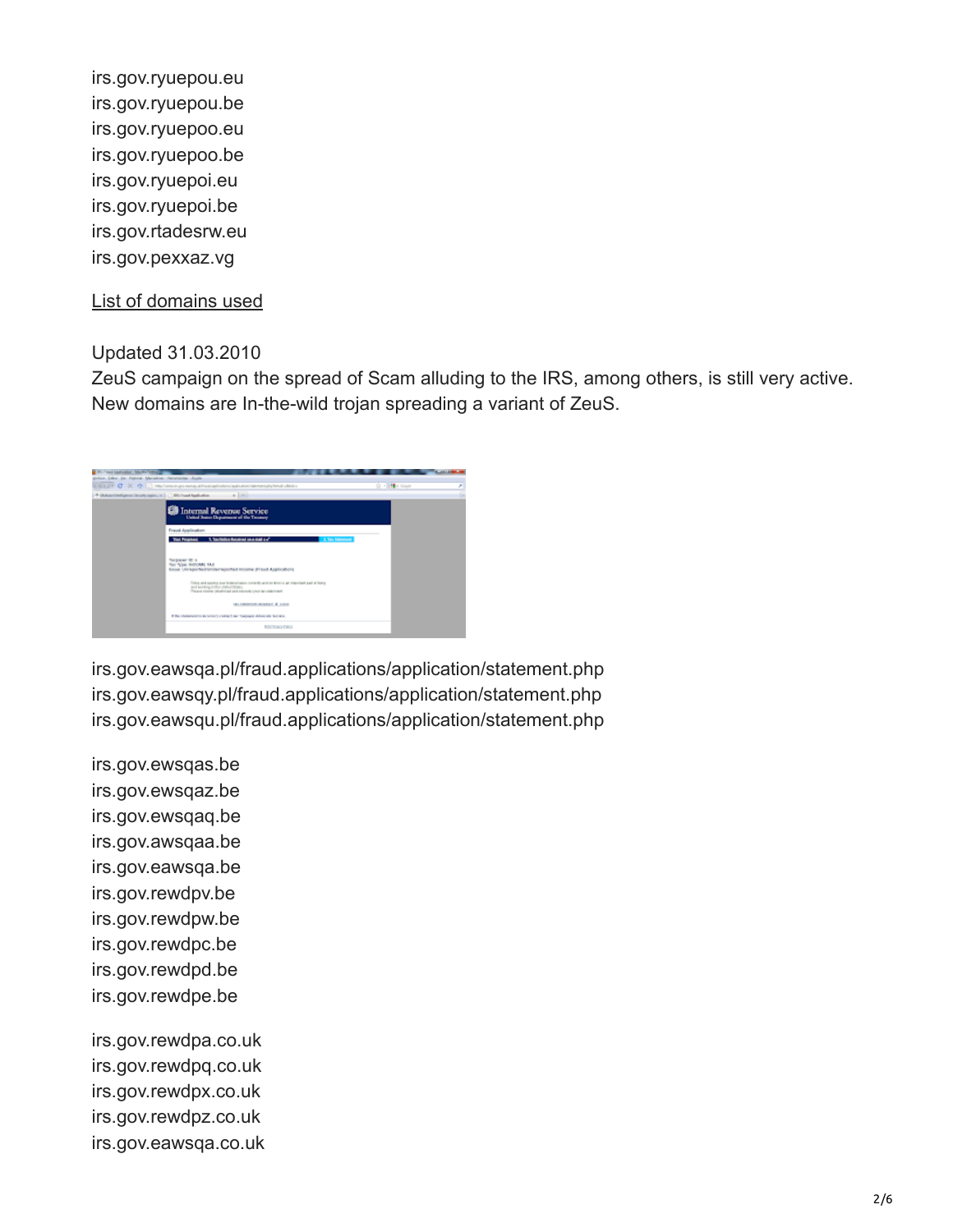irs.gov.eawsqe.co.uk irs.gov.rewdps.co.uk irs.gov.eawsqw.co.uk irs.gov.eawsqt.co.uk irs.gov.eawsqq.co.uk irs.gov.eawsqr.co.uk

This variant of the trojan, which spreads under the name tax-statement.exe (6898fb162ceaf75a7f3690d51b0e8967) has a [high detection rate](http://www.virustotal.com/analisis/2b19b130eccee2858b170e6c1610f7f78bd6e0210def650ab5d83aa0f2662ca1-1269989041).

## [ZeuS IRS Scam update list 31.03.2010](http://www.malwareint.com/docs/logs/zeus-irs-domains.txt)

## Updated 27.02.2010

irs.gov.wannafilez.org/fraud.applications/application/statement.php irs.gov.wannafilez.net/fraud.applications/application/statement.php irs.gov.wannafiles.org/fraud.applications/application/statement.php irs.gov.wannafile.org/fraud.applications/application/statement.php irs.gov.mobfilez.org/fraud.applications/application/statement.php irs.gov.milesfiles.net/fraud.applications/application/statement.php irs.gov.mobfiles.org/fraud.applications/application/statement.php irs.gov.ffilez.org/fraud.applications/application/statement.php irs.gov.diggafilez.org/fraud.applications/application/statement.php irs.gov.ffilez.net/fraud.applications/application/statement.php irs.gov.fastgilez.org/fraud.applications/application/statement.php irs.gov.diggafilez.net/fraud.applications/application/statement.php [ZeuS IRS Scam update list 27.02.2010](http://www.malwareint.com/docs/logs/zeus-irs-domains.txt)

Updated 24.02.2010. More domains used by ZeuS for his company of infection under the IRS logo and the same Drive-by-Download.

outure src="http://109.95.114.251/usa50/in.php" width="0" height="0" frameborder="0"></iframe><div\_date="0"></iframe><div\_date="0"></iframe><div\_date="0"></iframe><div\_date="0"><br></iframe></div\_date="header"=> [i](http://3.bp.blogspot.com/_Ppq0fEGkHo4/S4VxsoAB2kI/AAAAAAAACOU/eGdwf1Lp9Hw/s1600-h/inphp.gif)rs.gov.msdrv-

v1.tk/fraud.applications/application/statement.php irs.gov.yrxo.kr/fraud.applications/application/statement.php irs.gov.yrxo.or.kr/fraud.applications/application/statement.php irs.gov.yrxo.co.kr/fraud.applications/application/statement.php irs.gov.yrxo.kr/fraud.applications/application/statement.php irs.gov.yrxo.ne.kr/fraud.applications/application/statement.php irs.gov.yrxs.or.kr/fraud.applications/application/statement.php irs.gov.yrxc.kr/fraud.applications/application/statement.php irs.gov.yrxc.or.kr/fraud.applications/application/statement.php irs.gov.yrxc.ne.kr/fraud.applications/application/statement.php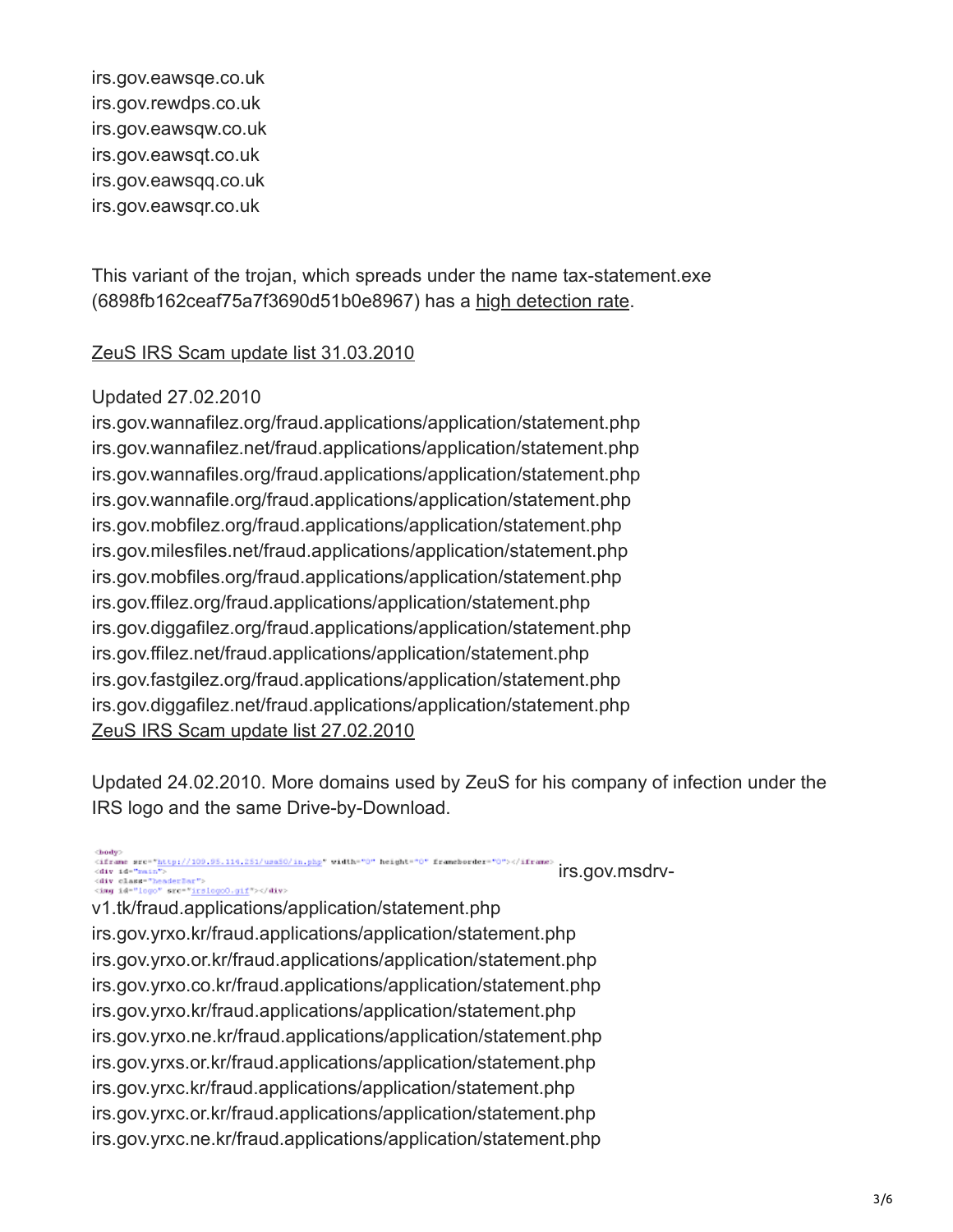irs.gov.yrxc.co.kr/fraud.applications/application/statement.php irs.gov.yrxs.co.kr/fraud.applications/application/statement.php irs.gov.yrxs.kr/fraud.applications/application/statement.php irs.gov.yrxs.ne.kr/fraud.applications/application/statement.php Updated 20.02.2010

ZeuS creators have launched a new campaign of infection using as cover a false notification purportedly issued by the IRS (Internal Revenue Service) U.S.; through which spreads a variant of the trojan (MD5:14FBCE4A3F67E46B18308AC6824B2A00) responsible for recruiting zombies . [It has a high detection rate.](http://www.virustotal.com/analisis/f72cf75417e21eecf8defa1a52a9601c4eb4dbfd3961e782bd1c0aa0157ce8fc-1266343245)

In addition, the page's source code, is injected iframe label associated with the address hxxp://109.95.114.251/usa50/in.php, provoking an attack of Drive-by-Download.

The domains involved in this new campaign are:

irs.gov.desa.ne.kr/fraud.applications/application/statement.php irs.gov.desa.or.kr/fraud.applications/application/statement.php irs.gov.desa.kr/fraud.applications/application/statement.php irs.gov.desa.co.kr/fraud.applications/application/statement.php irs.gov.desz.or.kr/fraud.applications/application/statement.php irs.gov.desz.ne.kr/fraud.applications/application/statement.php irs.gov.desz.kr/fraud.applications/application/statement.php irs.gov.desz.co.kr/fraud.applications/application/statement.php irs.gov.desv.kr/fraud.applications/application/statement.php irs.gov.deso.or.kr/fraud.applications/application/statement.php irs.gov.deso.kr/fraud.applications/application/statement.php irs.gov.desb.or.kr/fraud.applications/application/statement.php irs.gov.desb.ne.kr/fraud.applications/application/statement.php irs.gov.desb.kr/fraud.applications/application/statement.php irs.gov.desb.co.kr/fraud.applications/application/statement.php irs.gov.edase.kr/fraud.applications/application/statement.php irs.gov.edasa.kr/fraud.applications/application/statement.php irs.gov.edasa.co.kr/fraud.applications/application/statement.php irs.gov.edasa.ne.kr/fraud.applications/application/statement.php irs.gov.edase.ne.kr/fraud.applications/application/statement.php irs.gov.edasq.or.kr/fraud.applications/application/statement.php irs.gov.edasq.co.kr/fraud.applications/application/statement.php irs.gov.edasq.ne.kr/fraud.applications/application/statement.php irs.gov.ersm.or.kr/fraud.applications/application/statement.php irs.gov.edasn.kr/fraud.applications/application/statement.php irs.gov.ersa.or.kr/fraud.applications/application/statement.php irs.gov.ersm.co.kr/fraud.applications/application/statement.php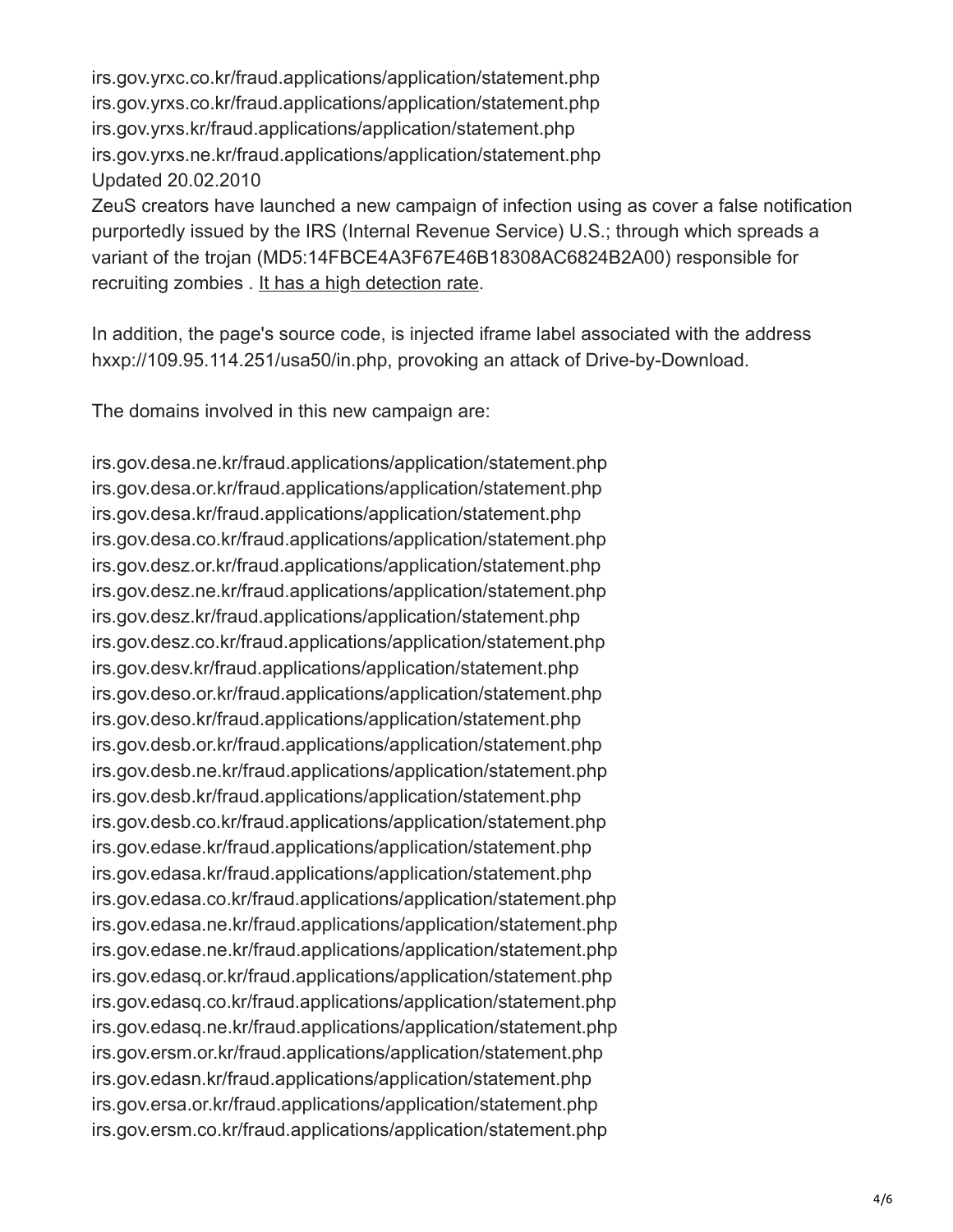irs.gov.edasq.kr/fraud.applications/application/statement.php irs.gov.ersq.co.kr/fraud.applications/application/statement.php irs.gov.edase.co.kr/fraud.applications/application/statement.php irs.gov.edasn.or.kr/fraud.applications/application/statement.php irs.gov.ersq.kr/fraud.applications/application/statement.php irs.gov.edasa.or.kr/fraud.applications/application/statement.php irs.gov.ersm.ne.kr/fraud.applications/application/statement.php irs.gov.edase.or.kr/fraud.applications/application/statement.php irs.gov.ersm.kr/fraud.applications/application/statement.php irs.gov.edasn.ne.kr/fraud.applications/application/statement.php irs.gov.ersw.kr/fraud.applications/application/statement.php irs.gov.erst.ne.kr/fraud.applications/application/statement.php irs.gov.ersw.or.kr/fraud.applications/application/statement.php irs.gov.erst.kr/fraud.applications/application/statement.php irs.gov.erst.or.kr/fraud.applications/application/statement.php irs.gov.ersq.or.kr/fraud.applications/application/statement.php

Original 14.02.2010

Last year (2009) met several Scam propagated as a strategy of attack by ZeuS, alluding to the IRS [\(Internal Revenue Service](http://www.irs.gov/)), an agency under the Department of the Treasury of the United States, by which it disseminates a variant of the trojan family of ZeuS.

Today, this same strategy is being actively exploited in another campaign of domains registered with false names similar to the actual page from the IRS, which spread a new trojan variant of ZeuS, where it's clear that the aim is to recruit zombies enabling its extensive network to increase . Here we can see a screenshot of the new Scam.

| direct.<br>×                                                                                                                                                                             |  |
|------------------------------------------------------------------------------------------------------------------------------------------------------------------------------------------|--|
| <b>Solutional Revenue Service</b><br>United States Department of the Treasury                                                                                                            |  |
| Fraud Application<br>1. Tax Neboe Received on small of<br>3. Tax Glassmand<br><b>Your Progress</b>                                                                                       |  |
| Такраует Ю.<br>Tax Type: INCOME TAX<br>Issue: Unreported/Underreported Income (Fraud Application)                                                                                        |  |
| Filing and pains your federal taxes correctly and on time is an important part of iving<br>and gostons in the United Itales.<br>Please review (download and execute) your tax statement. |  |
| Los statement largueger of user                                                                                                                                                          |  |
| If the statement is incorrect, contact our "taxpayer' Jahocade Service.                                                                                                                  |  |
| <b><i>BS Privata Police</i></b>                                                                                                                                                          |  |

[T](http://1.bp.blogspot.com/_Ppq0fEGkHo4/S3iz2FnGO4I/AAAAAAAACN0/Hagbouhk5jg/s1600-h/mi_irs-zeus-scam.png)he message response to an

alleged tax attached to it, and that according to the same message must be downloaded and run to visualize the statement.

In this facet of the deception, download a binary called taxstatement.exe(9F0F75BA042B3CB0471749EC2416945B) which has a very acceptable level of detection by antivirus engines, being [detected by 37 of 40.](http://www.virustotal.com/analisis/2e4eff50fa6f163ece9255f35b8d5ce6d4763ea2f67d3cca5cb2364e6689112c-1265927913)